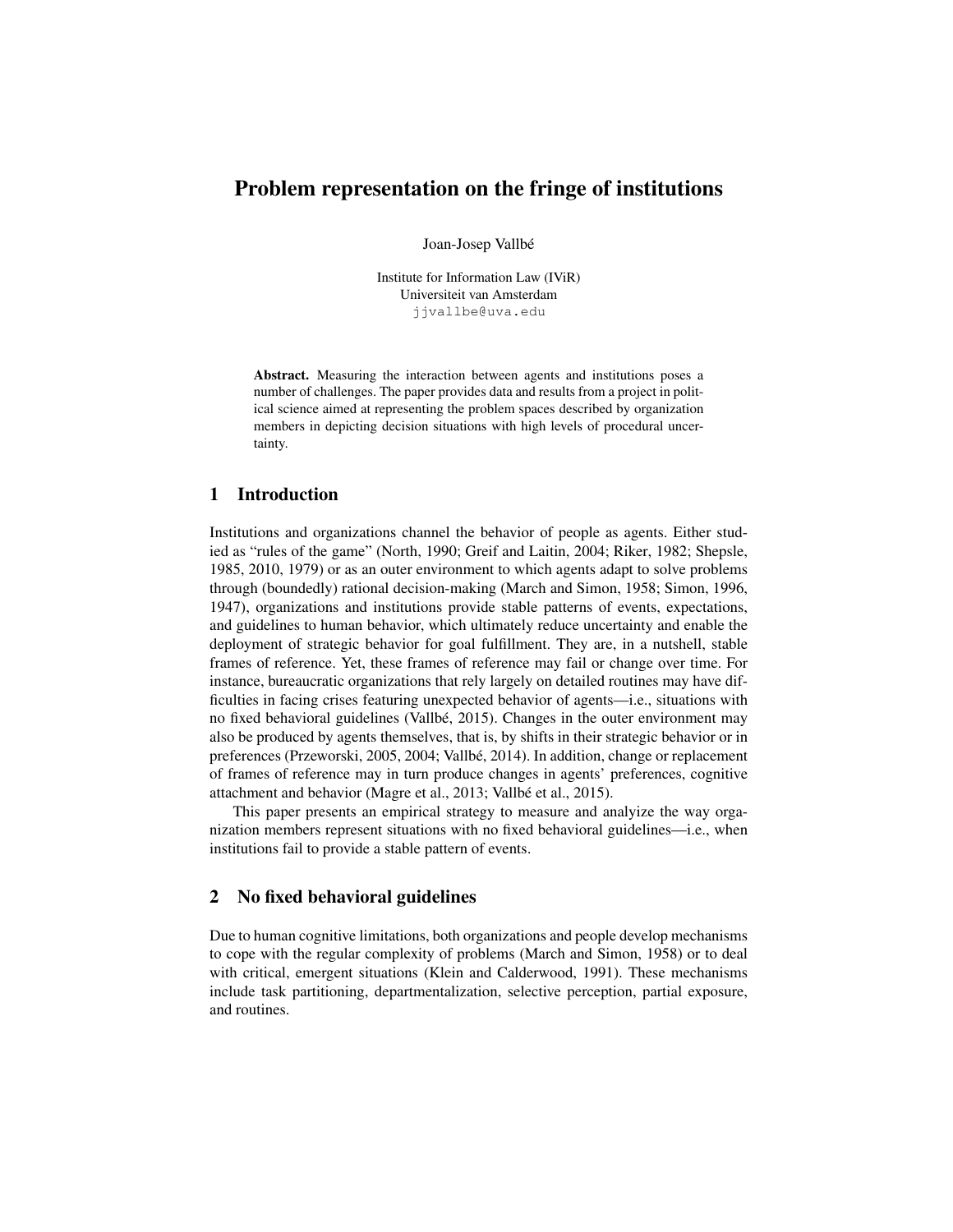Let's focus on routines. Simon (1997) defined them as "embodiments of 'once and for all' decisions". As decisions, routines are understood as an individual's response to an environmental stimulus, but a response that "has been developed and learned at some previous time as an appropriate response for a stimulus of this class" (March and Simon, 1958). Nowadays, routines are still defined in a similar fashion: "*patterned processes* in the treatment of organizational issues regardless of whether these patterns derive from explicit policies and procedures or from implicit values and norms" (Royer and Langley, 2008).

Focusing on these *processes* rather than on the ready-made *embodiments*, Royer and Langley (2008) defend a procedural view of routines in front of an content-based or substantive one, in the vein of Simon's distinction between procedural and substantive rationality (Simon, 1978). March and Simon (1958) viewed this kind of response as one end of a continuum that marked two different kinds of response from the individual facing an organizational stimulus. The opposite end was represented by typical problem-solving activities that involve search and discovery of alternatives.

The observation of everyday situations and the accounts of actual decision making situations (Klein and Calderwood, 1991) shows that organization members usually do face situations that lie between these two extreme situations, in which cases they may search first in their "repertory of response programs" (March and Simon, 1958, 140) and then, if these programs are not adequate, they search for other alternatives, favoring a *procedural* view of routines. In fact, empirical evidence shows that a sizable proportion of organizational behavior is based on following rules rather than on calculating consequences of that behavior (Cyert et al., 1959; March and Olsen, 1998). Routine behavior, then, occurs when choice is simplified by de development of a script of a fixed response—which increases *predictability*. Routines are not only devices for solving immediate problems, but, most importantly, they are devices for learning and for turning inexperienced professionals into experts—mechanisms for making better decisions both at the individual and aggregate level (Levitt and March, 1988; March, 1990). Although normally these routines are distributed among organizational members and stored in "organizational memory", sometimes this memory is lost (Levitt and March, 1988), contributing to uncertainty. In those cases, organizations cease to function as providers of stable patterns of events for their members, thus hampering organizational learning. When designing technology to help dealing with this problem—such as decision-support systems (Casanovas et al., 2006; Casellas, 2011)—outlining how decision-makers represent the environment of problematic issues becomes a major task.

## 3 The case of lower courts

Administrations of justice are typically large bureaucratic organizations filled with different kinds of professionals. In Civil Law legal systems (like most continental European countries, Spain included), these are mostly civil servants who usually develop lifelong careers within it. In Spain, Courts of First Instance and Magistrate [*Juzgados de Primera Instancia e Instrucción*], or simply lower courts, constitute the entry point into Spain's judicial system for most civil and criminal cases, and this is where where freshly appointed junior judges start their careers. Lower courts handle most civil cases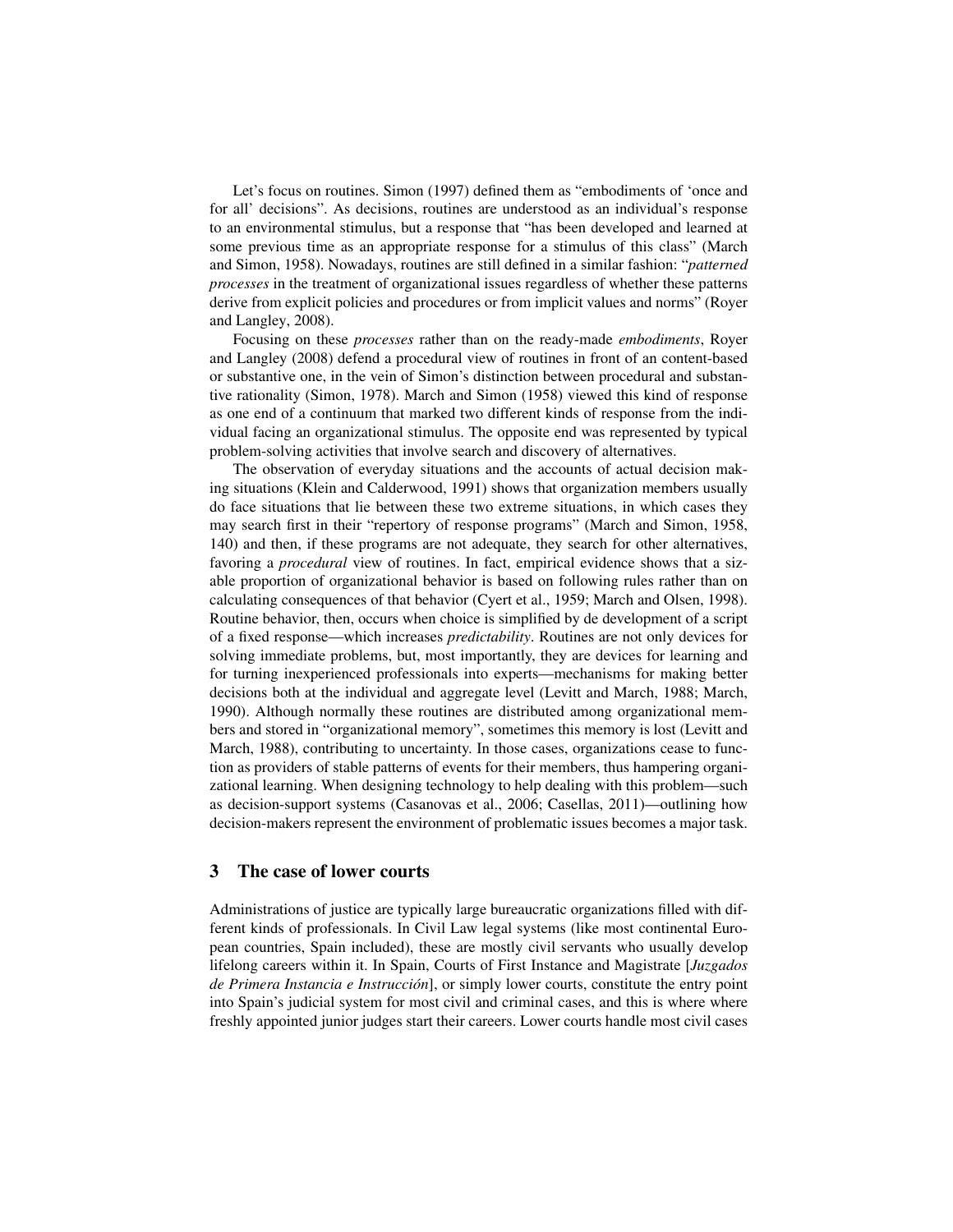and decide on minor criminal offenses, but are also responsible for starting preliminary proceedings in any type of criminal offense. One of the main organizational principles governing the Spanish legal and judicial system is the *on-call service*. Regularly lower courts remain on call for full eight-days periods, during which the court office is responsible for handling all incoming cases reported by the police, the public prosecution or by citizens at large. When an offense takes place within the boundaries of a judicial district, the judge on call will be in charge of supervising all enquiries related to the facts of the case. The different activities the judge has to endure while on call may entail paying attention over a number of parallel issues (raised by the police, lawyers, prosecutors, citizens), and obviously the need for quick decisions seriously handicaps (or impedes) reviewing jurisprudence or precedents. At the best of times inexperienced judges have to rely on uncertain consultation with peers or senior judges, although crises may easily break in the wee hours, thus making consultation with peers quite unfeasible.

Thus when on-call, the decision-making processes are very likely to take place in a context of ambiguity, in sharp contrast with other routine and rule-based decisions that bind most legal proceedings in ordinary judicial decision-making. It is not surprising that the on-call period is perceived by most Spanish junior judges as a stressful period that continually challenges their training as judges (Ayuso et al., 2003). My general hypothesis is that the kind of problems junior judges encounter when on-call are of practical nature, to which neither junior judges nor the institution can provide systematic responses, representing the major source of uncertainty in lower-court judicial decision-making. This phenomenon represents both a professional and an organizational challenge to the whole Spanish judicial system. Professionally, the skills required to sort out the kind of problems during the on-call service would contrast sharply with the exclusively legal-theoretical education of Spanish judges. At the organizational level, the phenomenon would represent a suspension of the organization's role as a stable pattern of events, for ready-made solutions to most of these practical problems are not provided with at an organizational level (in contrast to, say, civil procedures), but judges must work them out by themselves. Hence the uncertainty.

Elsewhere (Vallbé,  $2015$ ) a full empirical test of the hypothesis is carried out. Here our interest is just to explore the nature of the problems raised during on-call situations and the role of the organizational environment in them. In particular, we explore *whether the problems faced when on call are not related to theoretical doubts but mainly practical doubts, i.e., they are identifiable demands from the outer environment whose solution is not specifically contained in the legal knowledge they acquire either in the law degree or preparing the entrance examination*.

### 4 Data and methods

#### 4.1 Text as data

In order to carry out our analyses, we use three different textual corpora. These are composed by the set of responses to the open-ended questions contained in a survey carried out among Spanish junior judges. In particular, these questions were:

– A question about the main types of problems regarding *civil* issues during the first appointment. [111 responses out ot 118 interviewed judges]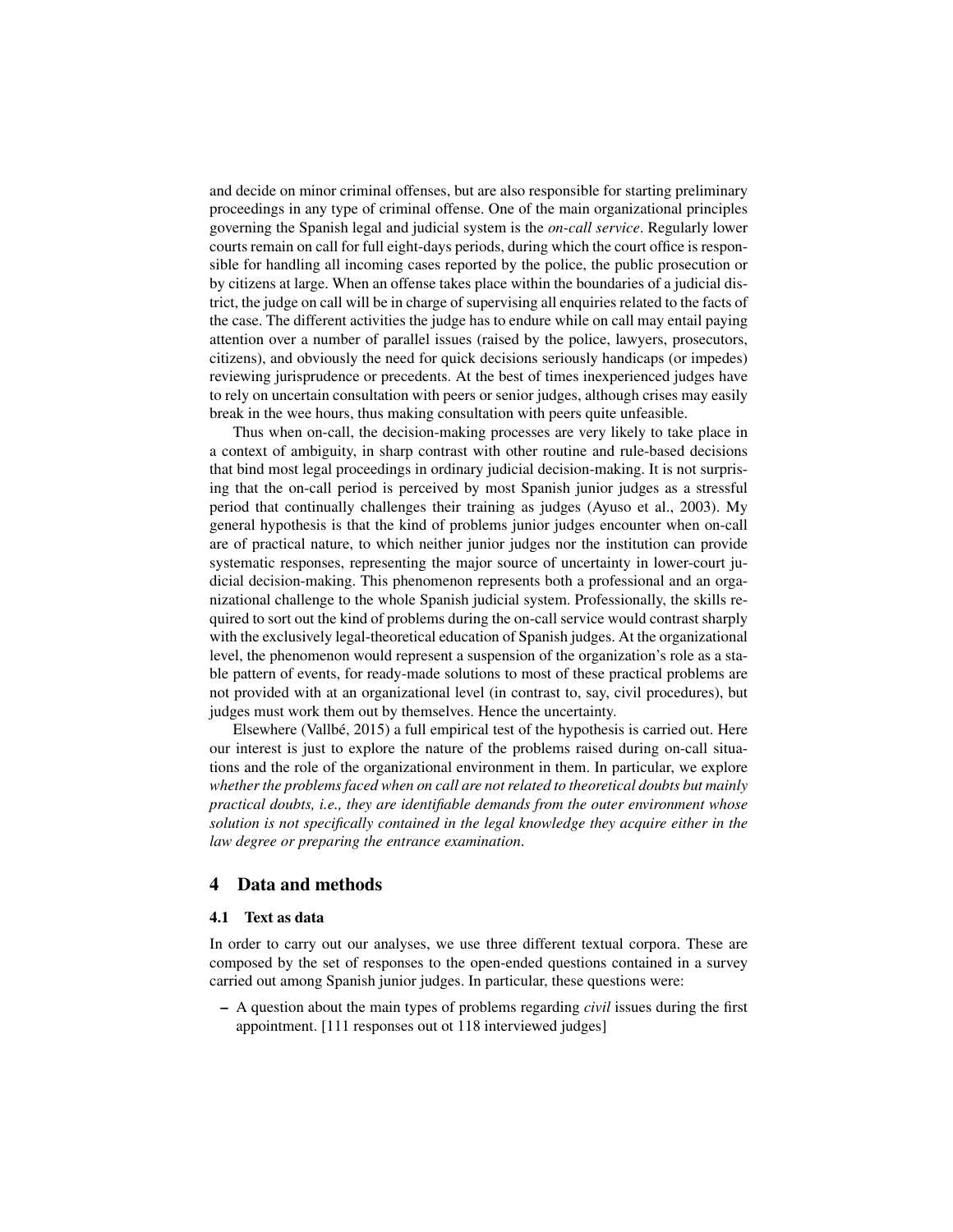- A question about the main types of problems regarding *criminal* issues during the first appointment. [109 responses out of 118 interviewed judges]
- A question about the main types of problems during *on-call* periods. [110 out of 118 interviewed judges]

Our analyis involves exploring the content of these corpora in a systematic way, treating text as data. We assume that the significant differences among documents can be reduced to differences in the use of language in the documents. Specifically, if two documents refer to different topics (e.g. they refer to different kinds of problems), these differences can appear in both the types of words they contain, and the frequency of these words. We apply statistical methods to these textual data in order to account for these differences in meaningful ways. We adopt the Bag of Words Model, that represents documents as vectors in a common vector space, with numerous applications so far (Salton et al., 1975; Baeza-Yates and Ribeiro-Neto, 1999; Jakulin and Buntine, 2004). This way, each document *d* can then be represented as a vector  $\vec{d}$  of *m* weighted terms (Huang, 2008). Content similarity between two documents is understood as the two document vectors having similar vector representations (Manning et al., 2008).<sup>1</sup>

To test our hypothesis, we carry out two different analyses. First, we need to retrieve the issues and problems that judges refer to in their responses. Second, we need to explore whether the kinds of problems they identify as specific of on-call situations are of a different kind than those raised during ordinary civil and criminal procedures. We need to *represent* them.

#### 4.2 Probabilistic topic models

In order to extract the issues referred to by judges in their responses in a systematic way, we use Latent Dirichlet Allocation (LDA), a generative probabilistic topic model for the identification and representation of the content of collections of documents (Blei et al., 2003; Blei, 2012). Once topics have been identified and interpreted, they will be used as outcomes to test the practical nature of the problems raised during on-call situations.

Topic models address the need to explore the semantic structure underlying a collection of documents by finding semantically similar documents and "exploring the collection through the underlying topics that run through it" (Blei and Lafferty, 2009). Latent Dirichlet Allocation (LDA) is a *generative* Bayesian mixture model for discrete data (Grün and Hornik,  $2011$ ).<sup>2</sup> The idea behing LDA is that documents have a certain number of topics, where a topic is conceptualized as a probability distribution over a set of terms (a vocabulary *V*). In particular, LDA is based on the assumption that a collection of documents is associated to a number of topics, and that each document will present a certain proportion of these topics. Then each document can be seen as representing a particular combination of those topics. Since the only observed data are words

 $1$  For each corpus, we select the terms that have a mean term-frequency/inverse-documentfrequency (tf·idf) score (Manning et al., 2008) score over the documents just over the median (Grün and Hornik, 2011), keeping only the relevant terms.

<sup>&</sup>lt;sup>2</sup> The following explanation on LDA draws mainly on Blei and Lafferty (2009); Blei (2012); Buntine and Jakulin (2006); Buntine (2009); Mimno (2012).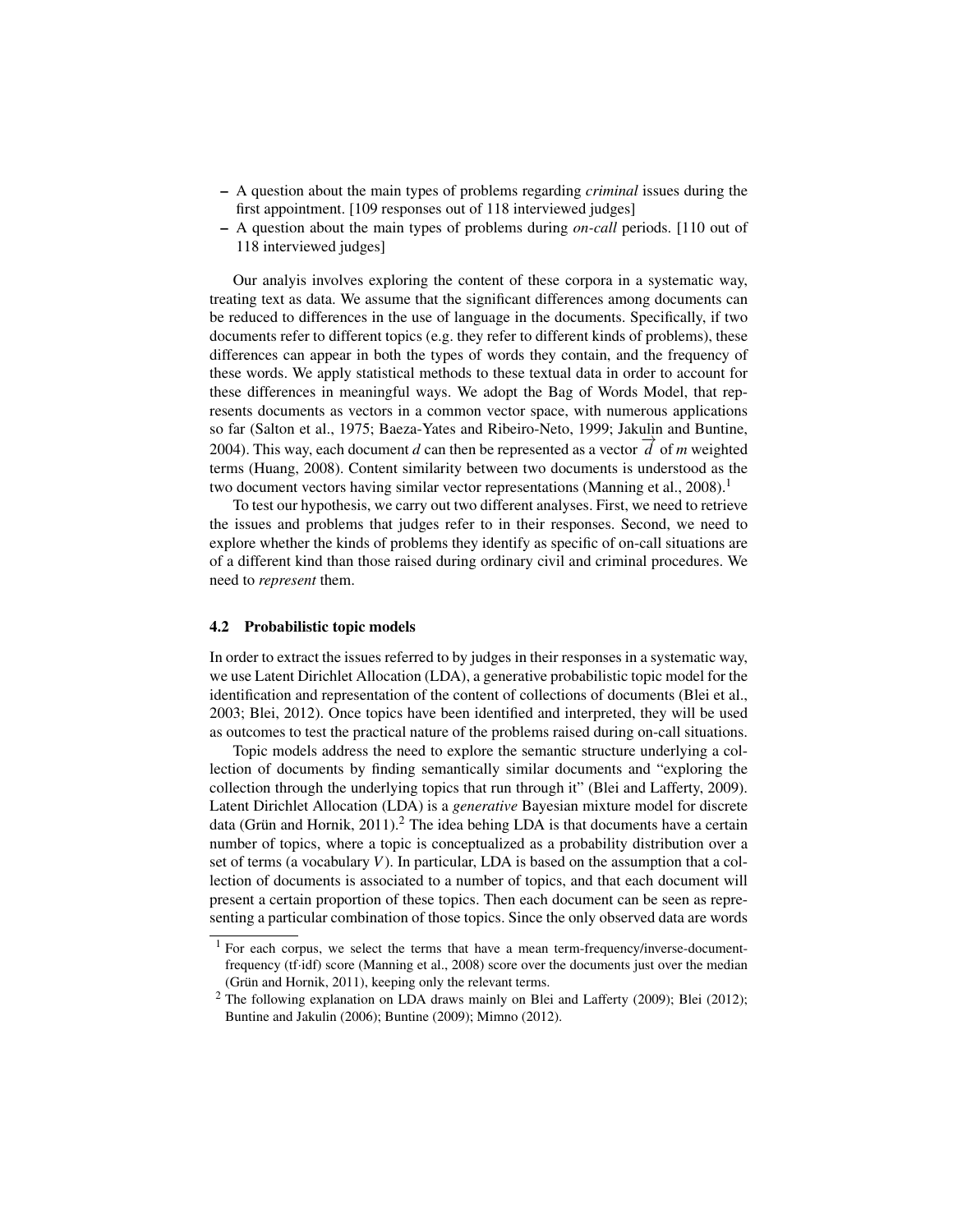within documents, LDA is usually formally described as a *hidden variable model* (Blei and Lafferty, 2009), in which the topic structure of the document collection and of each document is unknown and must be discovered using posterior probabilistic inference given the observed documents. The main goal of LDA, then, is to reverse the process depicted in the data generation model: given the set of observed terms in our collection of documents, we infer the underlying topic structure (Blei, 2012) through the posterior distribution of the latent variables, as if the data were generated by the model. This way we obtain probabilities at the different levels of analysis: topic distribution for documents, and term distribution for each topic. In this particular case, the evaluation of the performance (i.e. model perplexity (Blei et al., 2003)) of successive LDA models including from 2 to 100 topics recommended setting the number of topics to 10.<sup>3</sup>

### 5 Results

Figure 1 presents the distribution of topics and their probabilities per document for a sample of 20 documents. We see that the model favors the assignment of significant probabilities of each document in one or just a small number of topics. Notice that while some documents have a maximum of 3 topics with significant proportions, (e.g., document # 12), most of them have just one topic associated to a high probability.



Fig. 1: Distribution of topics per document for a sample of 20 documents in the collection.

<sup>3</sup> The decision is based on the marginal decrease of perplexity in the successive *n*-topic models. See details in Vallbé (2015).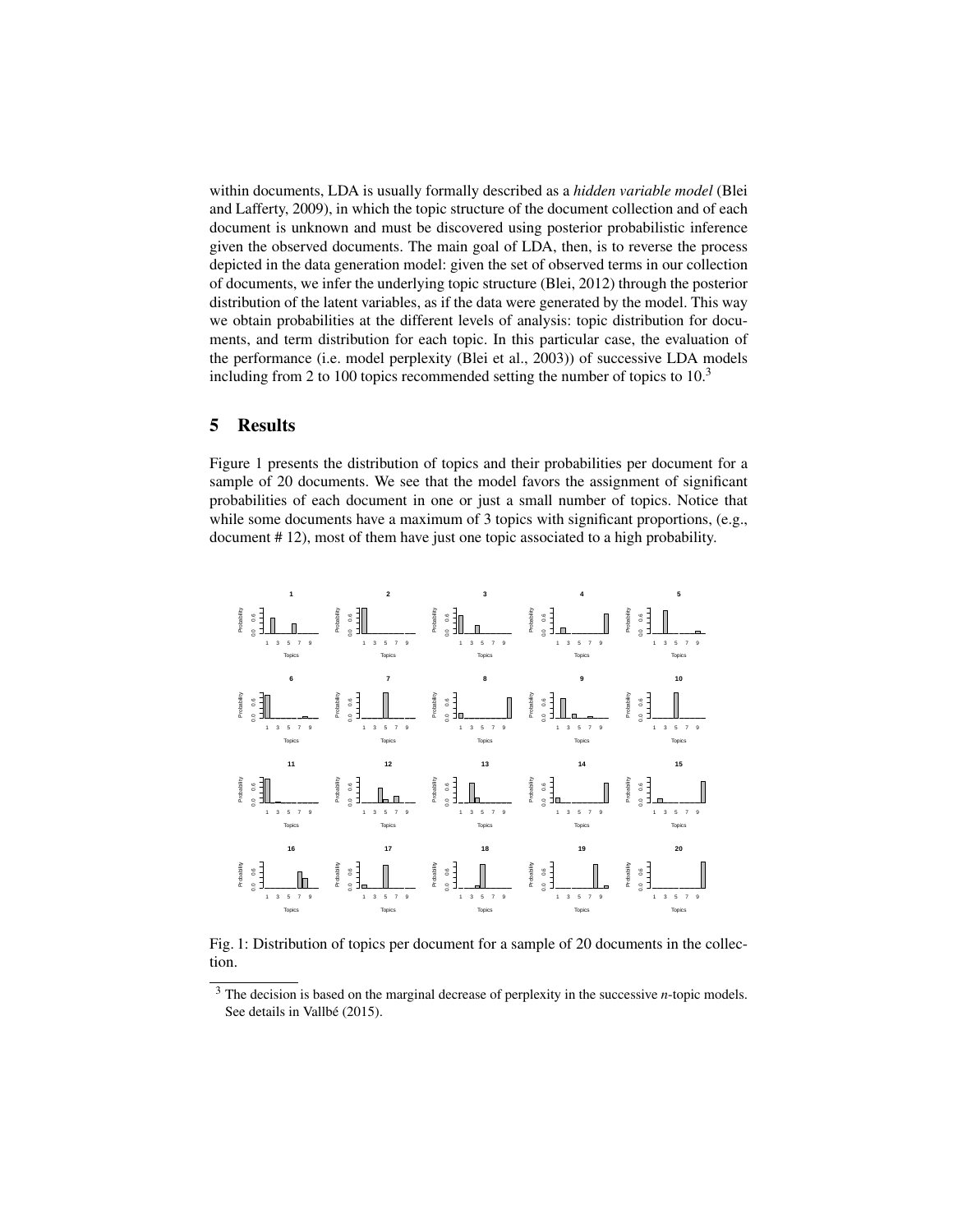#### 5.1 Topics and their meaning

Let's now turn to the contents of the topics. It is worth noting here that our first interest is to identify different domains within the whole set of problems pointed out by judges. Table 1 lists the twenty more relevant terms of each of the 10 topics generated by our topic model. There are terms that appear in more than one topic, although the probability these terms are assigned to each topic by the model differ in each case. Therefore, both the presence and the order in which terms appear ranked within topics are relevant to their interpretation.

| Topic 1                        |             | Topic 2                         |            | Topic 3                                             |            | Topic 4                            |            | Topic 5                 |                  |
|--------------------------------|-------------|---------------------------------|------------|-----------------------------------------------------|------------|------------------------------------|------------|-------------------------|------------------|
| term                           |             | $\n  p $ term                   |            | $p$ term                                            |            | $p$ term                           |            | $p$ term                | $\boldsymbol{p}$ |
| 1 médico                       | $0.07$ tema |                                 |            | $0.04$ duda                                         |            | $0.05$ fiscal                      |            | $0.08$ asunto           | 0.02             |
| 2 fiscal                       |             | $0.04$ derecho                  |            | $0.03$ fiscal                                       |            | $0.03$ delito                      | $0.04$ año |                         | 0.02             |
| 3 violencia                    |             |                                 |            | 0.04 complicado 0.02 levantamiento 0.02 instrucción |            |                                    |            | $0.03$ fuerza           | 0.01             |
| 4 doméstico                    |             | 0.03 servidumbre 0.02 violencia |            |                                                     |            | $0.01$ causa                       |            | $0.02$ tema             | 0.01             |
| 5 internamiento                |             | $0.03$ asunto                   |            | $0.02$ prisión                                      |            | 0.01 sumario                       |            | 0.01 propiedad 0.01     |                  |
| 6 protección                   |             | 0.02 escuela                    | $0.01$ ley |                                                     |            | 0.01 procedimiento                 |            | $0.01$ sentencia $0.01$ |                  |
| 7 tema                         |             | 0.02 sentencia                  |            | $0.01$ medida                                       |            | 0.01 responsabilidad 0.01 cuestión |            |                         | 0.01             |
| 8 urgente                      |             | $0.02$ tierra                   |            | 0.01 social                                         |            | 0.01 prisión                       |            | 0.01 letrado            | 0.01             |
| 9 nunca                        | $0.02$ real |                                 |            | $0.01$ dónde                                        |            | 0.01 complicado                    |            | $0.01$ duda             | 0.01             |
| 10 asunto                      |             | $0.01$ estudiar                 |            | 0.01 dificultad                                     |            | $0.01$ droga                       |            | 0.01 quiebra            | 0.01             |
|                                |             |                                 |            |                                                     |            |                                    |            |                         |                  |
| Topic 6                        |             | Topic 7                         |            | Topic 8                                             |            | Topic 9                            |            | Topic 10                |                  |
| term                           |             | $p$ term                        |            | $p$ term                                            |            | $p$ term                           |            | $p$ term                | $\boldsymbol{p}$ |
| 1 audiencia                    | $0.03$ tema |                                 |            | $0.03$ ejecución                                    |            | $0.06$ prisión                     | $0.05$ tío |                         | 0.04             |
| 2 tema                         |             | $0.03$ perito                   | $0.03$ ley |                                                     | $0.03$ ley |                                    |            | $0.02$ tema             | 0.03             |
| 3 fiscal                       |             | $0.02$ asunto                   |            | 0.02 sentencia                                      |            | $0.02$ médico                      |            | $0.02$ prisión          | 0.02             |
| 4 sentencia                    | $0.02$ niño |                                 |            | $0.02$ procedimiento $0.02$ cuestión                |            |                                    |            | $0.02$ duda             | 0.02             |
| 5 procedimiento 0.02 realmente |             |                                 |            | $0.02$ embargo                                      | $0.02$ año |                                    |            | $0.02$ medida           | 0.01             |
| 6 nacional                     |             | $0.01$ protección               |            | $0.02$ pleito                                       |            | $0.02$ causa                       |            | $0.02$ fiscal           | 0.01             |
| 7 libertad                     |             | $0.01$ medida                   |            | 0.02 resolución                                     |            | $0.02$ fiscal                      |            | $0.02$ niño             | 0.01             |
| 8 prisión                      |             | $0.01$ malos                    |            | $0.02$ pericial                                     |            | 0.02 violencia                     |            | $0.01$ acordar          | 0.01             |
| 9 asunto                       |             | $0.01$ tratos                   | $0.02$ año |                                                     |            | 0.01 protección                    |            | $0.01$ asunto           | 0.01             |

Table 1: List of the most relevant terms in each topic, with their assigned probability.

Of these sets of terms, roughly three different groups of topics can be identified based upon their content. The first set of topics (2, 5 and 8) is composed mainly by legal technical terms of both civil and criminal procedures. On the other hand, topics 1, 3, 7, 9 and 10 refer to behavioral problems. Topics 4 and 6 are hard to classify in either of the previous two sets.

Technical topics If we take a look at the terms with highest probability to belong on topics 2, 5, and 8 we shall observe that most of them refer to technical, theoretical legal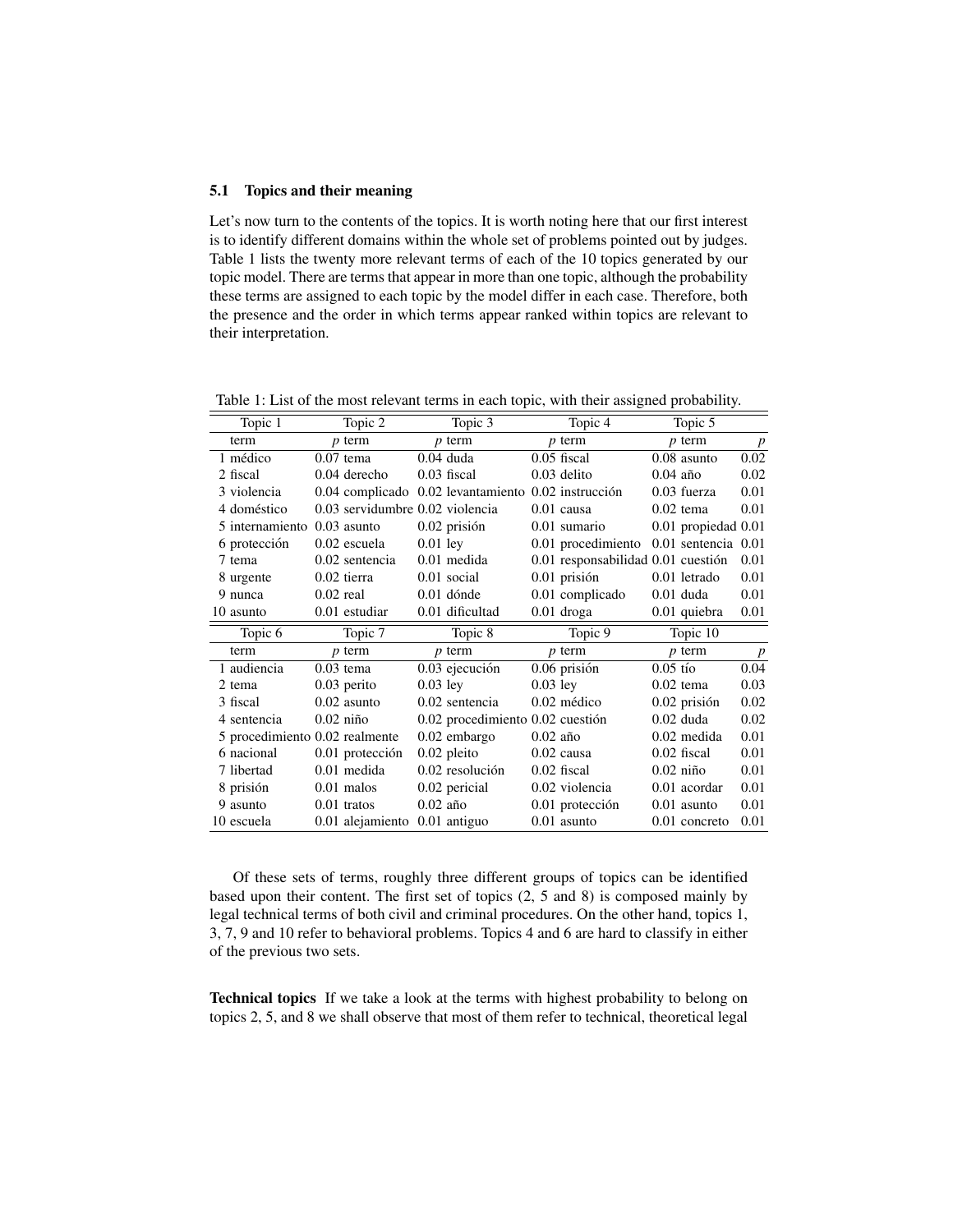typologies. For instance, the highly ranked presence of terms such as *servidumbre* [right of way], *obra* [construction], and *derecho* and *real* (for *derechos reales*) [tax on the conveyance of land or property, *jus in rem*] indicates that Topic 2 gathers terms belonging to problems on technical issues of civil procedures, especially regarding ancient civil figure such as the *jus in rem*.



Fig. 2: Representation of the correlation network of the 15 most relevant terms of Topic 2.

A better assessment of these results is achieved when we plot the correlation between the terms within each topic, as in Figure  $2<sup>4</sup>$  These plots reflect the way judges express their main problems, so the presence or absence of particular terms, on one hand, and the association among terms that do significantly appear in a topic, on the other, may be interpreted as a quite reliable representation of this particular portion of discourse related to their problems *as they describe them*. At the same time, terms (nodes) with a higher degree in the network (number of edges) may be interpreted as gravitational centers of the topic from which a data-driven interpretation of the results of the topic models can be made. This representation will be able to stress out, first, those aspects of particular situations which seem problematic by judges, and second, whether these situations are related to doubts regarding particular actors and their ac-

<sup>&</sup>lt;sup>4</sup> Due to the sparsity of the original matrix, we use a threshold of  $r = .25$  in order to increase the density of the correlation networks.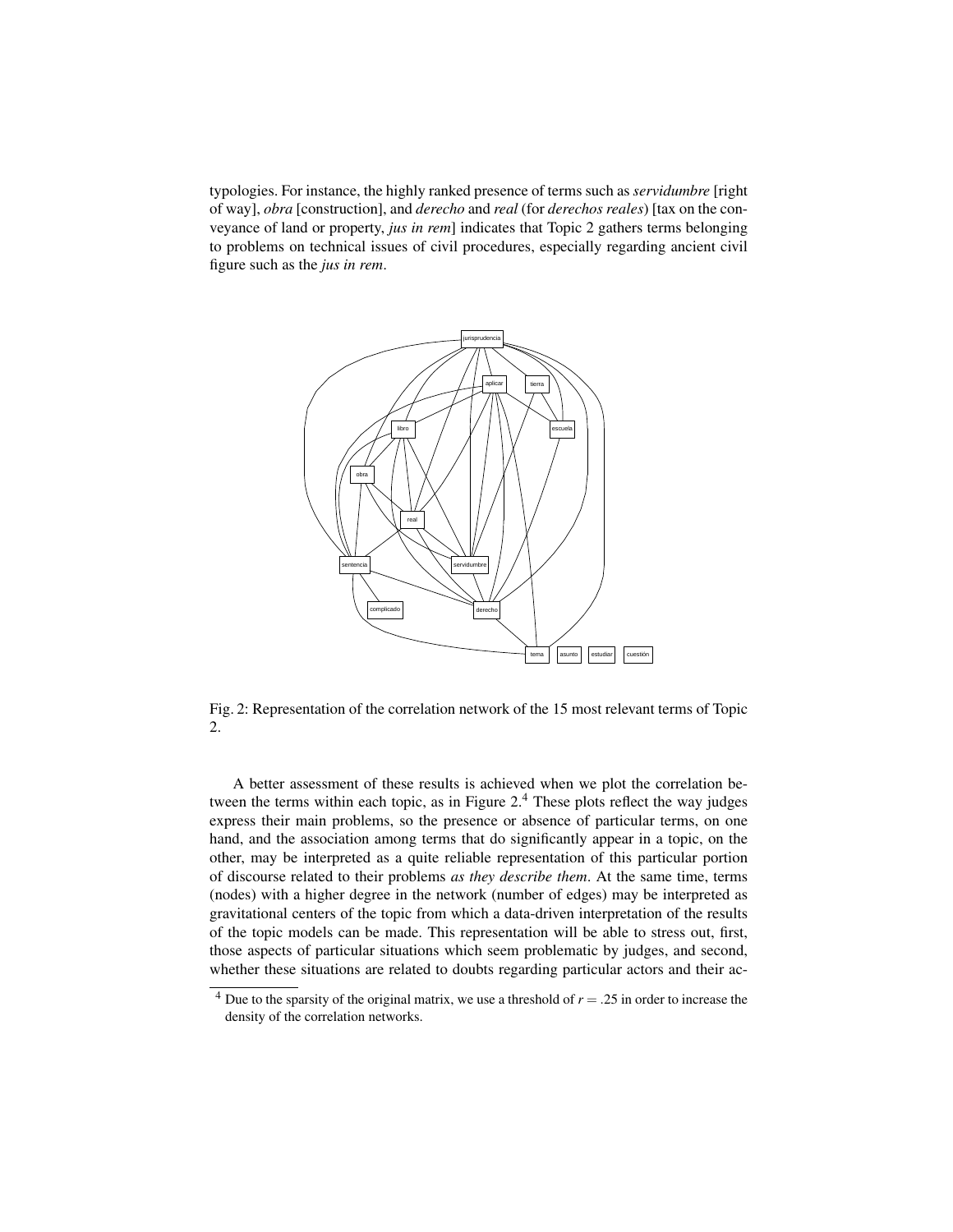tions (behavioral interpretation) or to doubts regarding theoretical interpretation. Just as an example of *technical* topic, in Figure 2 we see that technical terms such as *servidumbre* [right of way] and *derecho* and *real* have have a prominent position in the correlation network. Moreover, the term *sentencia* [sentence, judicial decision] is correlated to this civil vocabulary, to other procedural legal terms such as *procedimiento* [procedure] and *ejecucion´* [enforcement of a judicial decision], and also to the key term *jurisprudencia* [precedent]. Problems with the enforcement of judicial decisions, in fact, seem to be the central point of all topics relating to civil procedures, although the topic model seems to separate different kinds of procedures.

Behavioral topics Topics 1, 3, 7, 9 and 10 seem to belong to an entirely different semantic context than the ones just interpreted, mainly because the terms and their pattern of relationships refer to behavioral problems, usually raised during on-call situations. For instance, Topic 1 contains terms that relate to three different but typical on-call situations. On one hand, terms such as *internamiento* [confinement] and *urgente* [urgent, urgently] do point to those cases involving the request of confining mentally disturbed people into mental institutions, a usual critical situation dealt with by the on-call service in lower courts. On the other hand, terms such as *muerte* [death] and *levantamiento* [removal, for corpse removal] point to on-call situations related to the death of a person and the subsequent removal of the corpse. Finally, words such as *violencia* and *doméstico*, and *protección* (as in *medida de protección*, injunction of protection) refer to cases of domestic violence (*violencia domestica ´* ).

Figure 3 shows the correlation between the first 15 terms in Topic 1 in the DocumentTerm matrix used to generate the topic model. If we observe it as an undirected network of terms (correlation goes both ways), it reveals that, although both the ME and the public prosecutor are in principle relevant to the topic (they both have high probabilities attached), the medical examiner has a relevant role as a node in the description of the on-call problems made by judges. As expected, other terms that present a high number of edges in the correlation network are *violencia*, *doméstico*, *protección*, *internamiento*, *muerte* and *prision´* .

Hard cases Topics 4 and 6 are difficult to interpret. These topics seem to be devoted to legal procedural issues, specifically on difficulties encountered during the preliminary proceedings *(instrucción del sumario)* that junior judges must initiate in their courts. These difficulties are most related to the constitution of a jury (*formación del jurado*), and lawsuits (*causa*), involving drugs (*droga*), fraud (*estafa*), and issues over liability (*responsabilidad*).

#### 5.2 The behavioral/technical divide

The figures above look like incomplete maps of which we only see some relevant milestones, terms that may be seen as representing the main features of junior judges' problem spaces regarding a number of situations of their professional activity (be it the removal of a corpse or starting preliminary proceedings for fraud). Moreover, the results from the topic model have helped us classify the topics in two broad categories: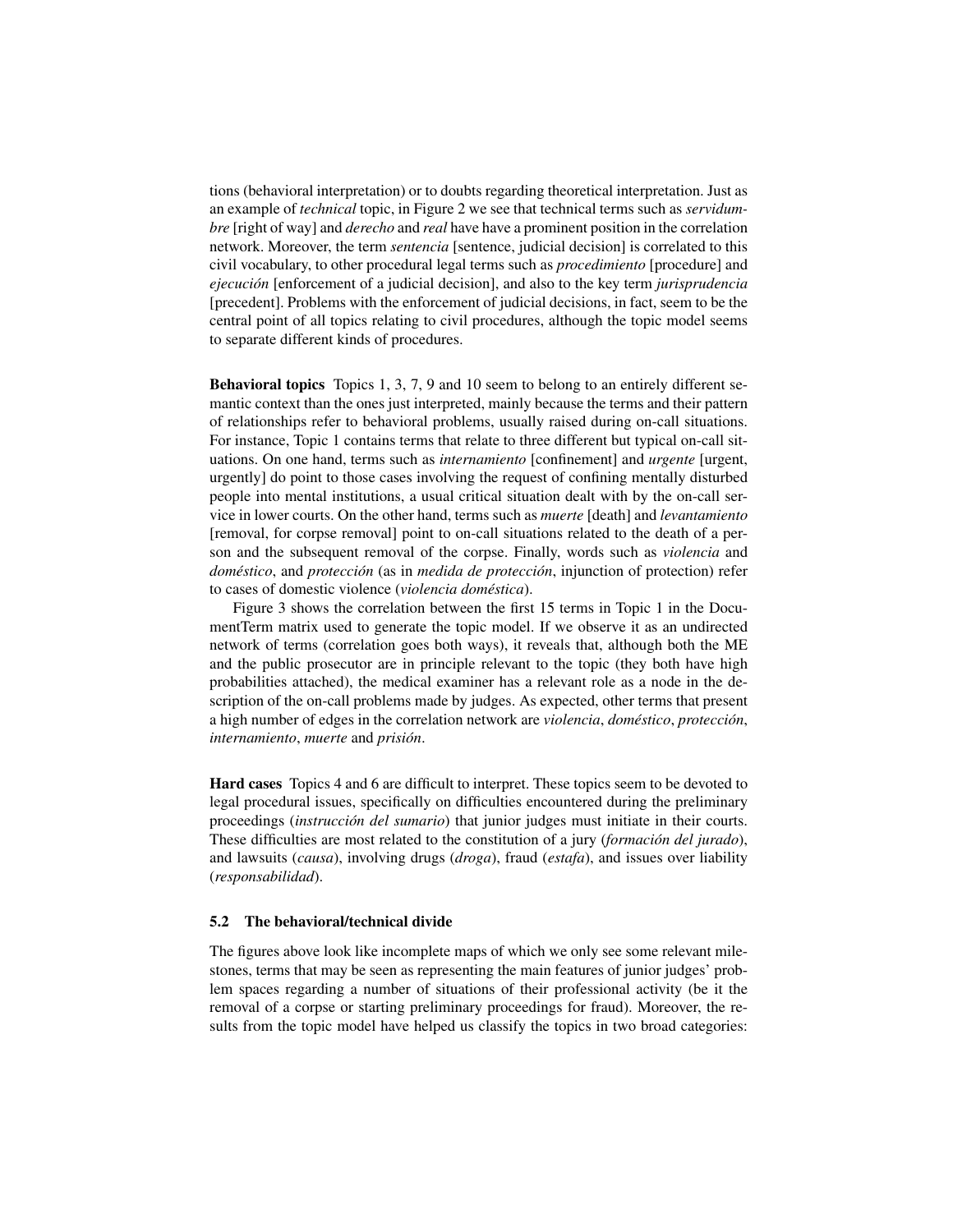

Fig. 3: Correlations among terms within Topic 1, which refer to three different kinds of problems during on-call situations.

some topics are clearly legal technical, others refer more to behavioral situations. A few seem to lie in between, in a neutral category. The theoretical classification between technical and behavioral topics receives support in the data. First, results of performing a Principal Components Analysis on the posterior probability attached to each document within each topic yield a reasonable classification of topics according to our theoretical expectations. Figure 4 represents the classification of the topics on the component that explains most of the variation in the data.

On the other hand, we fit an unordered multinomial logit model of the Technical-Neutral-Behavioral classification on the type of problem depicted by junior judges, with the Technical category as reference in both models. Our predictor for the type of problem is whether junior judges are explaining problems encountered during civil procedures, criminal procedures, or on-call situations. Table 2 shows the predicted probabilities of each type of document to belong to each category. The difference between civil and on-call problems is sharp regardless the classification model. In particular, problems on civil procedures have a 80% chance to be of technical nature, while on-call problems present a change between 70 and 80% of being behavioral, and only a 7% chance of being technical.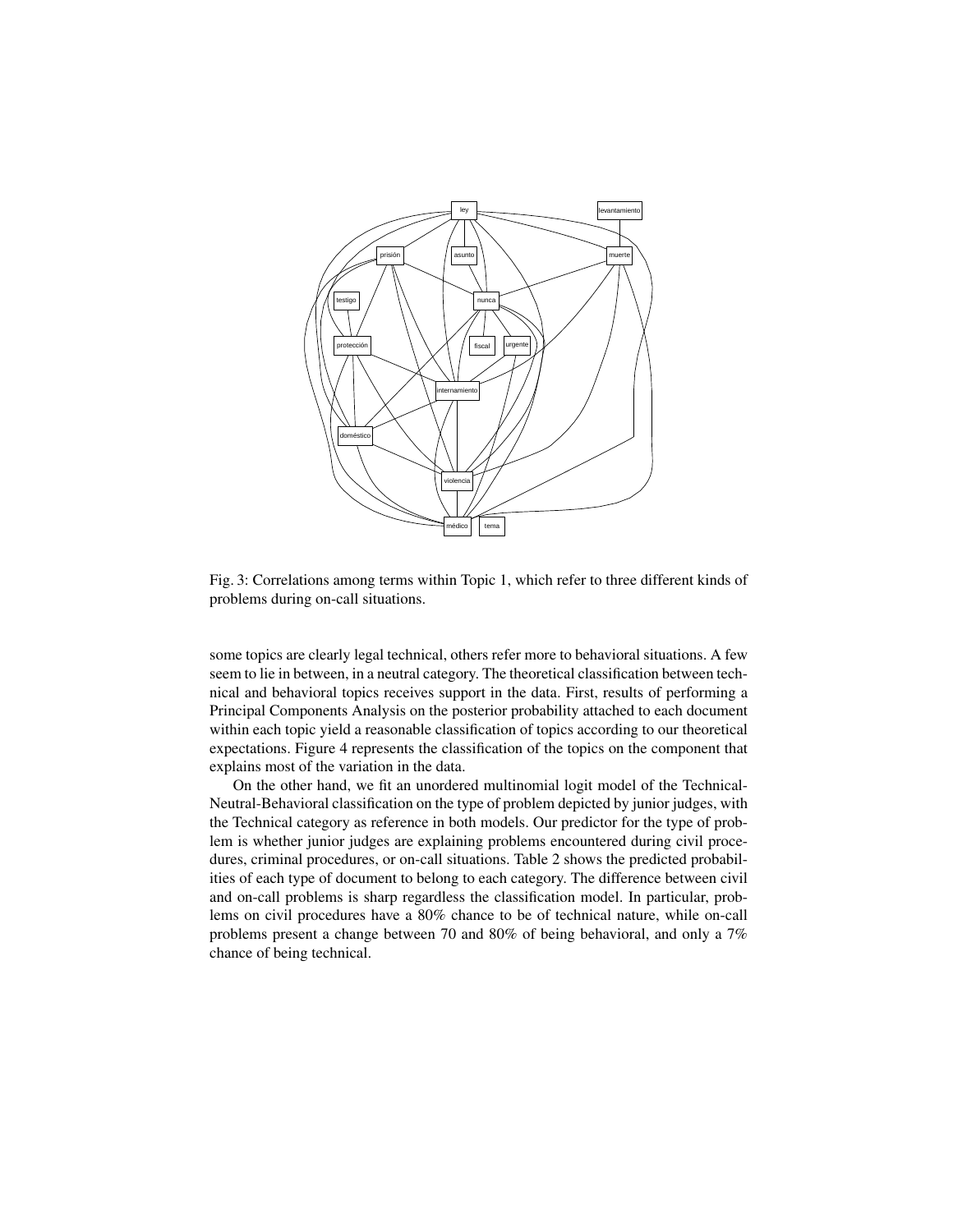

Fig. 4: Classification of the topics along the first component of the Principal Components Analysis on the posterior probability of each document on each topic.

Table 2: Predicted probabilities for the documents within each type of corpus of being technical, neutral, and behavioral, according to our theoretical model.

|          | Classification model |      |                                     |  |  |  |  |
|----------|----------------------|------|-------------------------------------|--|--|--|--|
|          |                      |      | <b>Technical Neutral Behavioral</b> |  |  |  |  |
| Civil    | 0.81                 | 0.04 | 0.15                                |  |  |  |  |
| Criminal | 0.12                 | 0.31 | 0.57                                |  |  |  |  |
| On call  | 0.07                 | 0.12 | 0.81                                |  |  |  |  |

## 6 Conclusions

Legal and other bureaucratic organizations prove inefficient in storing and routinize informal knowledge or knowledge produced while managing improvisation-prone situations. The work presented in this paper provides a framework for the analysis and representation of the interaction between agents (decision-makers) and their institutional environment through problem spaces. In addition, the methodology presented can help in the identification of knowledge-intensive areas when outlining the elements that constitute decision-makers' problem spaces in several decision situations. In particular, our use of various text analysis techniques could also help knowledge acquisition processes for the construction of knowledge-based systems aimed at improving decision-making processes.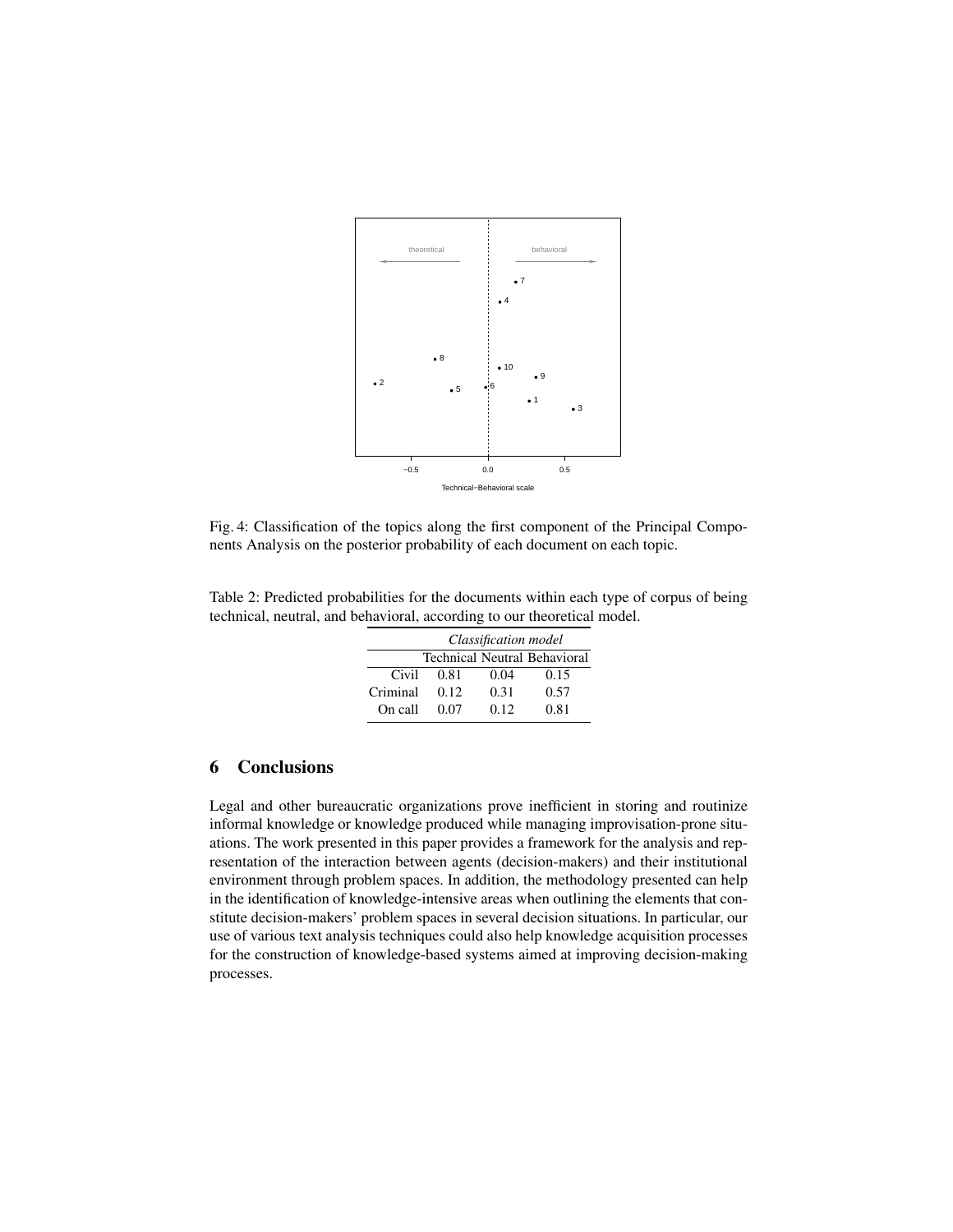# Bibliography

- Ayuso, M., Bécue-Bertaut, M., Álvarez, R., Valencia, O., Álvarez, M., and Santolino, M. (2003). Análisis estadístico de las encuestas a los jueces en su primer destino. Internal Report SEC-2001-2581-C02-01/02, Consejo General del Poder Judicial [General Council of the Judiciary], Escuela Judicial (Barcelona).
- Baeza-Yates, R. and Ribeiro-Neto, B. (1999). *Modern Information Retrieval*. ACM Press, New York.
- Blei, D. (2012). Probabilistic topic models. *Communications of the ACM*, 55:77–84.
- Blei, D. and Lafferty, J. D. (2009). Topic models. In Srivastava, A. N. and Sahami, M., editors, *Text Mining. Classification, Clustering, and Applications*, pages 71–94. CRC Press, Boca Raton, FL.
- Blei, D., Ng, A. Y., and Jordan, M. I. (2003). Latent dirichlet allocation. *Journal of Machine Learning Research*, 3:993–1022.
- Buntine, W. (2009). Estimating likelihoods for topic models. NICTA Technical Report NICTA-SML-09-001, NICTA, Canberra (AU).
- Buntine, W. and Jakulin, A. (2006). Discrete component analysis. In *Subspace, Latent Structure and Feature Selection Techniques*. Springer-Verlag.
- Casanovas, P., Casellas, N., Vallbé, J.-J., Poblet, M., Benjamins, V. R., Blázquez, M., Peña-Ortiz, R., and Contreras, J. (2006). Semantic Web: A Legal Case Study. In Davies, J., Studer, R., and Warren, P., editors, *Semantic Web Technologies: Trends and Research in Ontology-based Systems*, chapter 12, pages 259–280. John Wiley & Sons, Chichester: UK.
- Casellas, N. (2011). *Legal Ontology Engineering. Methodologies, modelling trends, and the Ontology of Professional Judicial Knowledge*. Springer.
- Cyert, R. M., Feigenbaum, E. A., and March, J. G. (1959). Models in a behavioral theory of the firm. *Behavioral Science*, 4(2):81–95.
- Greif, A. and Laitin, D. D. (2004). A theory of endogenous institutional change. *American Political Science Review*, 98(4):633–652.
- Grün, B. and Hornik, K. (2011). topicmodels: An R package for fitting topic models. *Journal of Statistical Software*, 40(13):1–30.
- Huang, A. (2008). Similarity measures for text document clustering. In Holland, J., Nicholas, A., and Brignoli, D., editors, *New Zealand Computer Science Research Student Conference (NZCSRSC)*, Christchurch (NZ). NZCSRSC.
- Jakulin, A. and Buntine, W. (2004). Applying discrete pca in data analysis. In Meek, C. and Halpern, J., editors, *Proceedings of the Twentieth Conference Conference on Uncertainty in Artificial Intelligence*, Arlington, Virginia. AUAI Press.
- Klein, G. A. and Calderwood, R. (1991). Decision models: Some lessons from the field. *IEEE Transactions on Systems, Man, and Cybernetics*, 21(5):1018–1026.
- Levitt, B. and March, J. G. (1988). Organizational learning. *Annual Review of Sociology*, 14:319–340.
- Magre, J., Vallbé, J.-J., and Tomàs, M. (2013). Moving to suburbia? Effects of residential mobility on community engagement. In *2013 Conference of the European Political Science Association*, Barcelona.